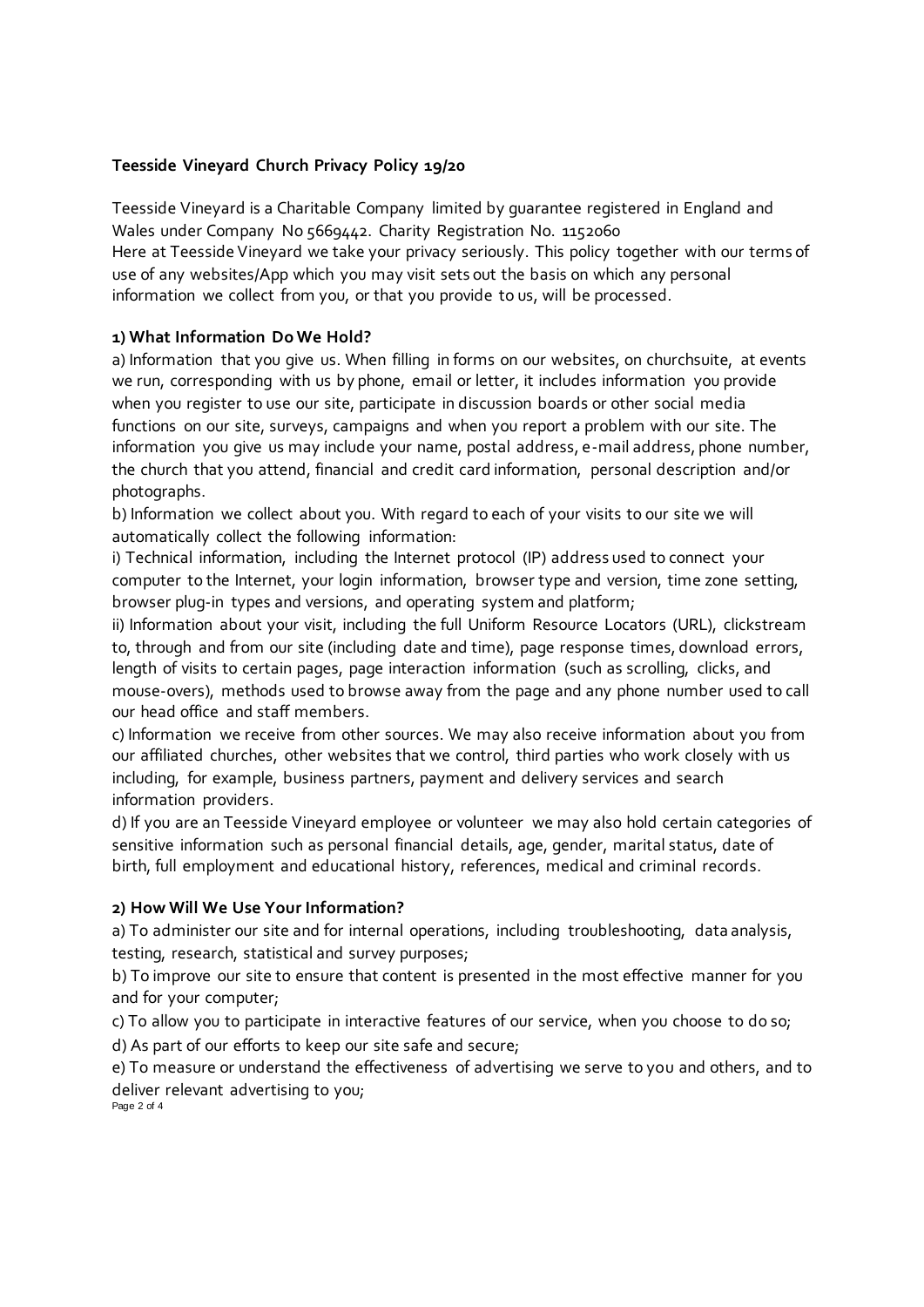f) If you sign up for electronic newsletters we will use your information to send you news and information about Teesside Vineyard, the wider movement and Vineyard affiliated organisations.

g) To maintain accurate and up to date records or our employees, volunteers and congregation members.

h) To run Disclosure and Barring Service checks on employees and volunteers in accordance with our safeguarding and employment policies.

## **3) Where Do We Store Your Personal Data?**

a) We are committed to holding your personal information securely. Only Teesside Vineyard staff and authorised volunteers (and the staff of our Partners) that need to see the data can access it.

b) We may store your information on computers, in paper form, or both.

c) All computers that store any personal data are password protected.

d) Laptop computers and similar devices that contain confidential information are encrypted. e) Any paper files that hold personal information (other than names and contact details) are kept on secure premises in locked cupboards and filing cabinets.

f) The data that we collect from you may be transferred to, and stored at, a destination outside the European Economic Area ("EEA"). It will also be processed by staff operating outside the EEA who work for us or for one of our providers. This includes staff engaged in, among other things, the fulfilment of your requests for services. By submitting your personal data, you agree to this transfer, storing or processing. We will take all steps reasonably necessary to ensure that your data is treated securely and in accordance with this privacy policy and in compliance with all relevant UK data protection legislation.

g) Information you provide to us is stored on our secure servers. Where we have given you (or where you have chosen) a password that enables you to access certain parts of our site or app, you are responsible for keeping this password confidential. We ask you not to share a password with anyone.

h) Unfortunately, the transmission of information via the Internet is not completely secure. Although we will do our best to protect your personal data, we cannot guarantee the security of your data transmitted to our site; any transmission is at your own risk. Once we have received your information, we will use strict procedures and security features to try to prevent unauthorised access.

### **4) What Is Our Legal Basis For Processing Your Data?**

a) Our legal basis for processing personal data is different depending upon the purpose it was collected for. The following list covers the main types of data that we hold, for a full list please contact hello@teessidevineyardchurch.co.uk

i) Data collected for Teesside Vineyard news mailing and marketing lists is held on consent (unless otherwise stated).

ii) Data collected through our booking systems for the events and courses that we run is held for our legitimate interests or because of a contractual obligation to do so.

iii) Employee, volunteer and congregation member data records are processed to comply with legal and contractual obligations and to fulfil our legitimate interests as a church community organisation. Some of your records may be held with your consent. Where we choose to hold such records on consent we

Page 3 of 4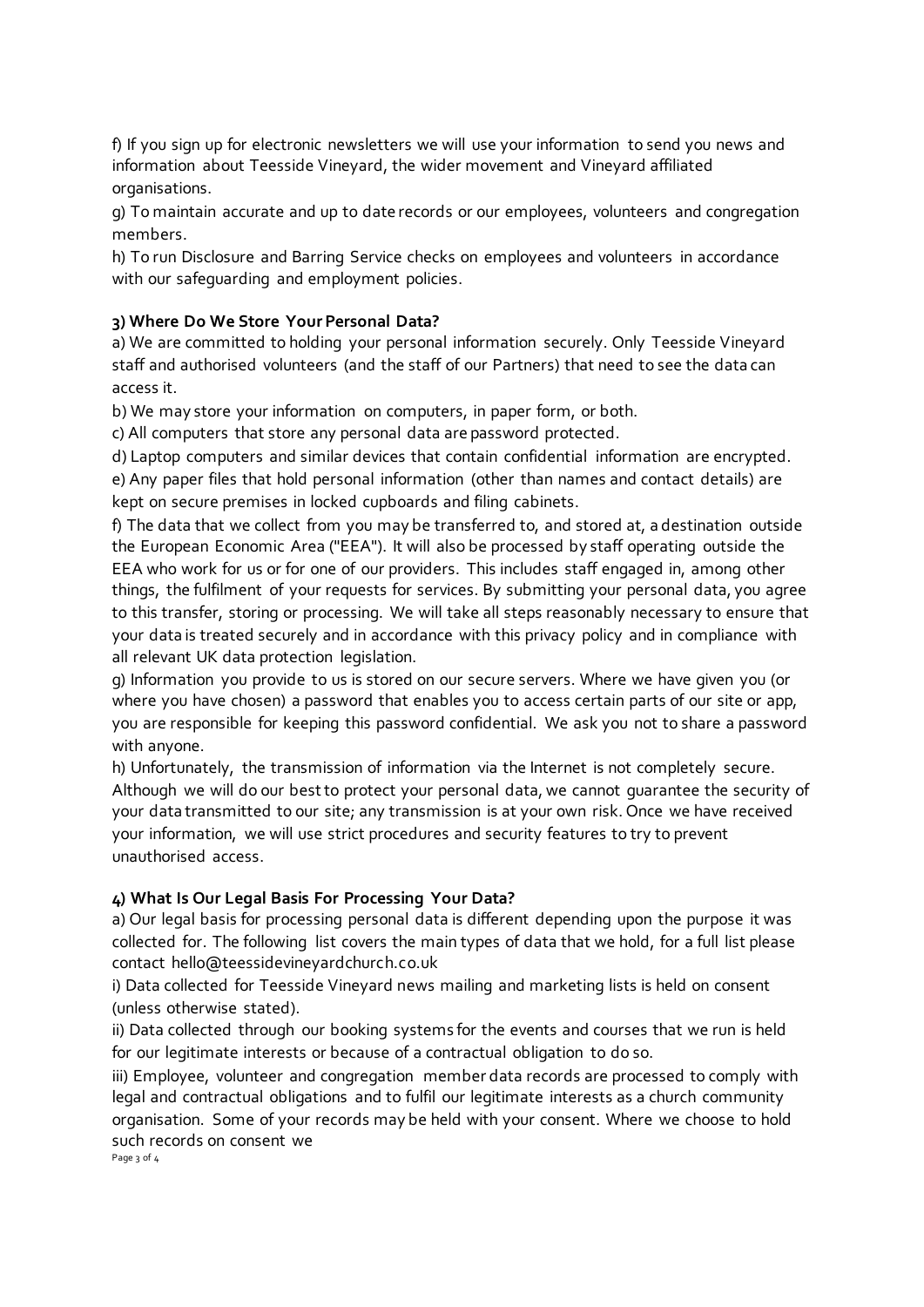will notify you of this when your data is collected and will ask for you to agree to this. We will also inform you how you can withdraw your consent if you wished to do so.

## **5) How Long Do We Hold Your Data?**

a) The length of time that we will retain your data will vary depending upon the purpose for which it is processed.

b) Data that is held by us on consent is only kept for as long as we have your consent to process that data.

c) For a full list of our data retention periods you can contact us at hello@teessidevineyardchurch.co.uk

### **6) Your Rights**

a) Under UK legislation you have a number of rights about how your data is processed. Full details of your personal rights can be found on the Information Commissioner's Office website https://ico.org.uk/.

b) Your rights include the right to:

i) Request access to the data we hold about you,

ii) Have inaccurate and incomplete data rectified,

iii) Have the personal data we hold on you deleted (except where we are required to hold the data by law),

iv) To restrict the processing of your personal data in certain circumstances.

c) Data that is held on consent will only be processed as long as we have your consent. To withdraw your consent you can contact us by emailing us at

hello@teessidevineyardchurch.co.uk

#### **7) Other Websites**

a) Our site may, from time to time, contain links to and from other websites, advertisers and affiliates. If you follow a link to any of these websites, please note that these websites have their own privacy policies and that we do not accept any responsibility or liability for these policies. Please check these policies before you submit any personal data to these websites.

### **8) Cookies**

a) Our websites use cookies for the following reasons:

i) To allow you to carry information across pages of our websites and avoid having to re-enter information when you return to one of our sites;

ii) To measure our website traffic and analyse how our websites work. This will allow us to make changes to our websites in the future and make them easier to use;

b) You can accept or decline cookies by modifying the settings in your browser. Please note that if you disable all cookies then you may not be able to access some parts of our websites.

### **9) Changes to Our Privacy Policy**

a) Any changes we make to our privacy in the future will be posted on this page and, where appropriate, notified to you by e-mail. Please check back frequently to see any updates or changes to our privacy policy. Page 4 of 4